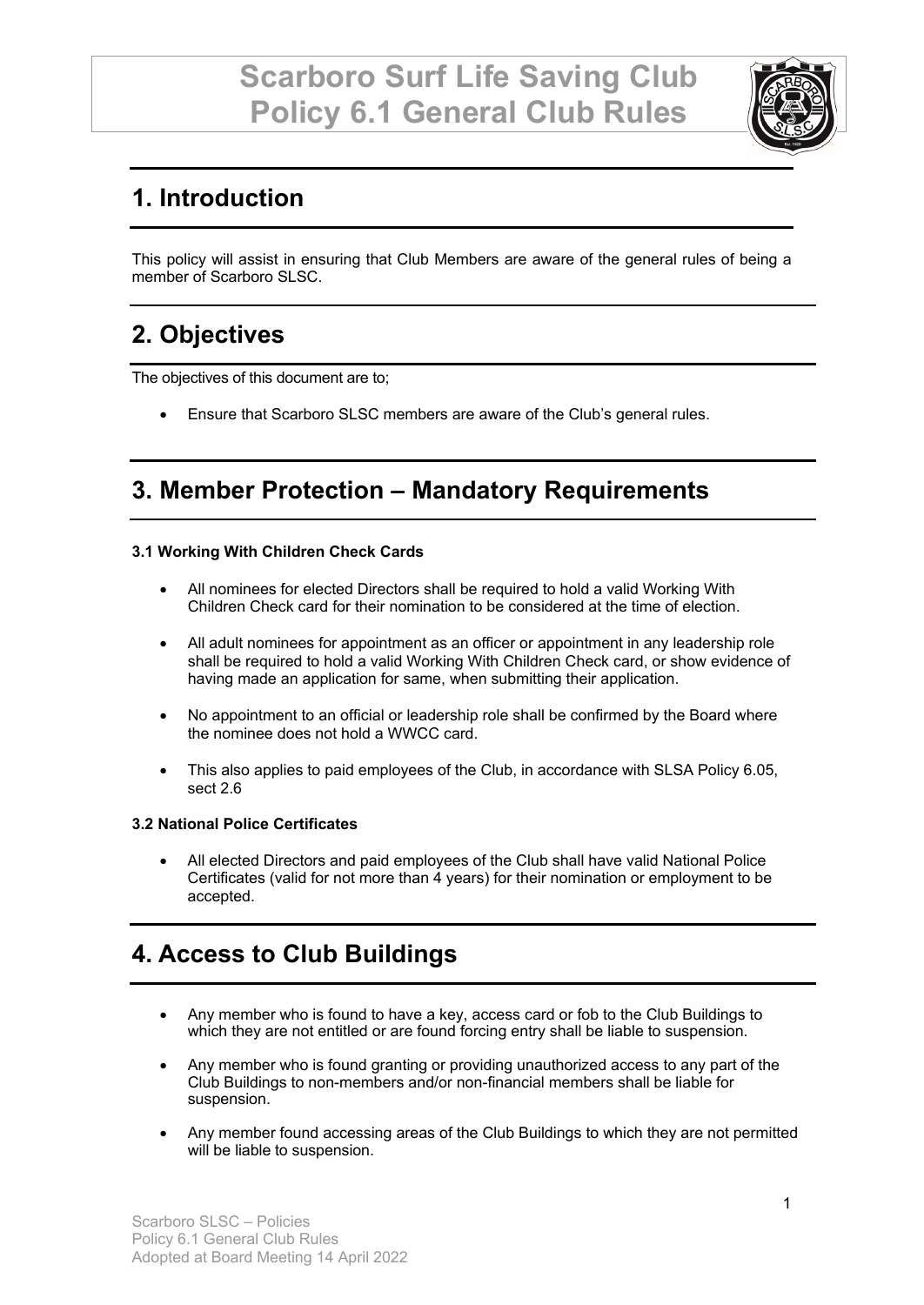# **Scarboro Surf Life Saving Club Policy 6.1 General Club Rules**



- The following membership categories are permitted to apply for and purchase an access fob: Associate, Cadet, Active U/17, Active U/19, Active Senior, Reserve Active, Long Service, Life Member, Award Member, and Probationary Member.
- Only one (1) active access fob or similar device shall be permitted per member.

### **5. First Aid Room**

- The First Aid Room is out of bounds to all unauthorised persons and any unauthorised use will result in automatic suspension.
- In the absence of the First Aid Officer, it will be the duty of the member undertaking the treatment of a patient to properly record the case, note all supplies used and restore the First Aid Room to a clean and tidy condition.

### **6. General Behaviour**

- It is the duty of all members to respect the Club, Equipment and Property.
- All members are responsible for ensuring that the Club rooms are kept clean and tidy and are secure at all times.
- All members wearing Club clothing or clothing that can be readily identified with the Club are expected to behave in a manner that would not discredit or be deemed to be prejudicial to the Club in any way.
- All members shall refrain from making comment to the media on Surf Life Saving related matters as a member of Scarboro SLSC, unless cleared through a Club Director. Statements on Club Policy should be made only by Directors or Officers as designated by the Board.
- Patrol uniforms can only be worn while on patrol or conducting an SLSWA/SLSA sanctioned event. Refer to SLSA Policy 1.05 and Scarboro SLSC Policy 6.4 Section 6 for further information.

## **7. Parking**

- Only those members issued with an authorised permit may park within the designated areas outside the Club storage building.
- Failure to abide by this policy at all times may result in disciplinary action or a parking infringement.